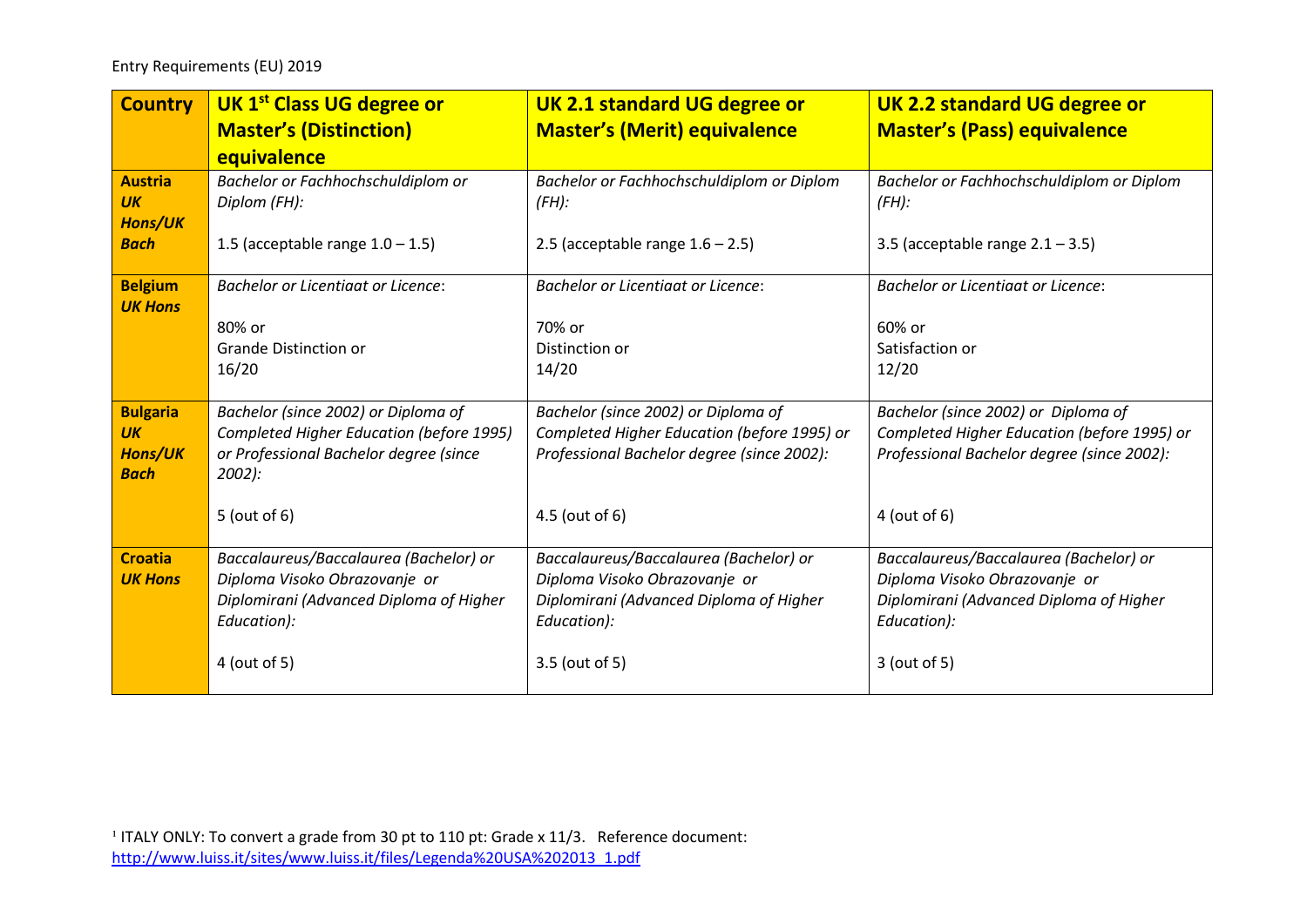| <b>Cyprus</b><br>(Republic)<br><b>UK Hons</b>                | Bachelor/Ptychion when studied at a<br>recognised public or private university. (If<br>awarded by a private institution of tertiary<br>education, refer to NARIC.)                                                                                            | Bachelor/Ptychion when studied at a<br>recognised public or private university. (If<br>awarded by a private institution of tertiary<br>education, refer to NARIC.)                                                                                       | Bachelor/Ptychion when studied at a<br>recognised public or private university. (If<br>awarded by a private institution of tertiary<br>education, refer to NARIC.)                                                                               |
|--------------------------------------------------------------|---------------------------------------------------------------------------------------------------------------------------------------------------------------------------------------------------------------------------------------------------------------|----------------------------------------------------------------------------------------------------------------------------------------------------------------------------------------------------------------------------------------------------------|--------------------------------------------------------------------------------------------------------------------------------------------------------------------------------------------------------------------------------------------------|
| <b>Northern</b><br>Cyprus,<br>see Turkey<br><b>UK Bach</b>   | <b>CGPA 8.5</b>                                                                                                                                                                                                                                               | <b>CGPA 7.5</b>                                                                                                                                                                                                                                          | <b>CGPA 6.5</b>                                                                                                                                                                                                                                  |
| <b>Czech</b><br><b>Republic</b><br><b>UK Hons</b>            | Bachelor or Bakalar (since 2002):<br>$1.5$ or<br><b>Excellent</b> or<br>Grade B                                                                                                                                                                               | Bachelor or Bakalar (since 2002):<br>$2$ or<br>Very Good or<br>Grade C                                                                                                                                                                                   | Bachelor or Bakalar (since 2002):<br>2.5 or<br>Good or<br>Grade D                                                                                                                                                                                |
| <b>Denmark</b><br><b>UK</b><br><b>Bach/UK</b><br><b>Hons</b> | <b>Bachelor/Candidatus</b><br>Philosophiae/Korrespondenteksamen/Profe<br>ssionsbachelor/Diplomingeniør:<br>10 (out of 12)                                                                                                                                     | <b>Bachelor/Candidatus</b><br>Philosophiae/Korrespondenteksamen/Professi<br>onsbachelor/Diplomingeniør:<br>8 (out of 12)                                                                                                                                 | <b>Bachelor/Candidatus</b><br>Philosophiae/Korrespondenteksamen/Professi<br>onsbachelor/Diplomingeniør:<br>7 (out of 12)                                                                                                                         |
| <b>Estonia</b><br><b>UK Hons</b>                             | Bakalaurusekraad (Bachelor)/<br>Rakenduskõrgharidusõppe<br>Diplom (Professional Higher Education<br>Diploma)/ Diplomeeritud spetsialisti<br>ülikoolidiplom / Kraadita Diploma<br>(University Specialist's Diploma):<br>4 or<br>Grade B or<br>Very Good or 81% | Bakalaurusekraad (Bachelor)/<br>Rakenduskõrgharidusõppe<br>Diplom (Professional Higher Education<br>Diploma)/ Diplomeeritud spetsialisti<br>ülikoolidiplom / Kraadita Diploma (University<br>Specialist's Diploma):<br>3 or<br>Grade C or<br>Good or 71% | Bakalaurusekraad (Bachelor)/<br>Rakenduskõrgharidusõppe<br>Diplom (Professional Higher Education<br>Diploma)/ Diplomeeritud spetsialisti<br>ülikoolidiplom / Kraadita Diploma (University<br>Specialist's Diploma):<br>2 or<br>Grade D or<br>61% |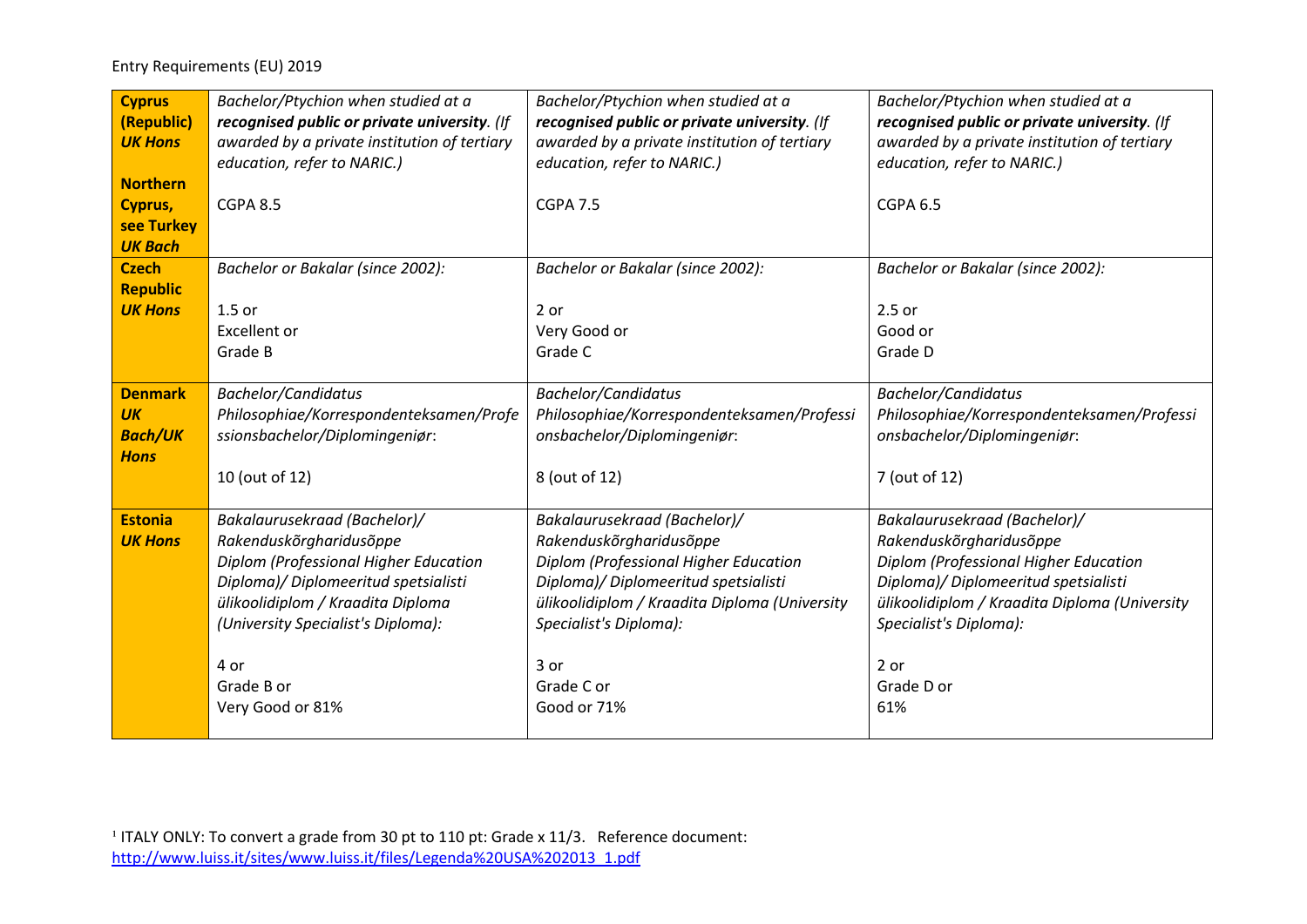| <b>Finland</b><br><b>UK Hons</b> | [Professional Title] (AMK / YH) (Bachelor<br>degree from a University of Applied<br>Sciences)/ Kandidaatti /<br>Kandidat (University Bachelor degree /<br>Lower Academic Degree)/ Kandidaatti /<br>Kandidat / Professional title (Long-cycle<br>degree): | [Professional Title] (AMK / YH) (Bachelor<br>degree from a University of Applied Sciences)/<br>Kandidaatti / Kandidat (University Bachelor<br>degree / Lower Academic Degree)/<br>Kandidaatti / Kandidat / Professional<br>title (Long-cycle degree): | [Professional Title] (AMK / YH) (Bachelor<br>degree from a University of Applied Sciences)/<br>Kandidaatti / Kandidat (University Bachelor<br>degree / Lower Academic Degree)/ Kandidaatti<br>/ Kandidat / Professional title (Long-cycle<br>degree): |
|----------------------------------|----------------------------------------------------------------------------------------------------------------------------------------------------------------------------------------------------------------------------------------------------------|-------------------------------------------------------------------------------------------------------------------------------------------------------------------------------------------------------------------------------------------------------|-------------------------------------------------------------------------------------------------------------------------------------------------------------------------------------------------------------------------------------------------------|
|                                  | 2.5 (out of 3) or<br>$\bullet$<br>Very Good<br>4 (out of 5) or<br>Very Good                                                                                                                                                                              | $2$ (out of 3) or<br>Good<br>$3$ (out of 5) or<br>Good                                                                                                                                                                                                | $1.5$ (out of 3) or<br>Satisfactory plus<br>$2$ (out of 5) or<br>$\bullet$<br>Satisfactory plus                                                                                                                                                       |
| <b>UK Ord</b>                    |                                                                                                                                                                                                                                                          | Oikeusnotaari (Lower Academic Law degree) -<br>since 1996:<br>2.5 (out of 3) or<br>Very Good<br>4 (out of 5) or<br>Very Good                                                                                                                          | Oikeusnotaari (Lower Academic Law degree) -<br>since 1996:<br>$2$ (out of 3) or<br>Good<br>$3$ (out of 5) or<br>Good                                                                                                                                  |
| <b>France</b><br><b>UK Hons</b>  | Diplome d'Ingenieur or Licence (since 2008)<br>or Licence Professionnelle / Grade de<br>Licence Professionnelle (since 2008) or<br>Maitrise (pre-2009):<br>15 (out of 20)                                                                                | Diplome d'Ingenieur or Licence (since 2008) or<br>Licence Professionnelle / Grade de Licence<br>Professionnelle (since 2008) or Maitrise (pre-<br>2009):<br>13 (out of 20)                                                                            | Diplome d'Ingenieur or Licence (since 2008) or<br>Licence Professionnelle / Grade de Licence<br>Professionnelle (since 2008) or Maitrise (pre-<br>2009):<br>11 (out of 20)                                                                            |
| <b>UK Ord</b>                    | Diplôme National de Technologie Spécialisé<br>or Licence (pre-2009):<br>16 (out of 20)                                                                                                                                                                   | Diplôme National de Technologie Spécialisé<br>or Licence (pre-2009):<br>14 (out of 20)                                                                                                                                                                | Diplôme National de Technologie Spécialisé<br>Or Licence (pre-2009):<br>12 (out of 20)                                                                                                                                                                |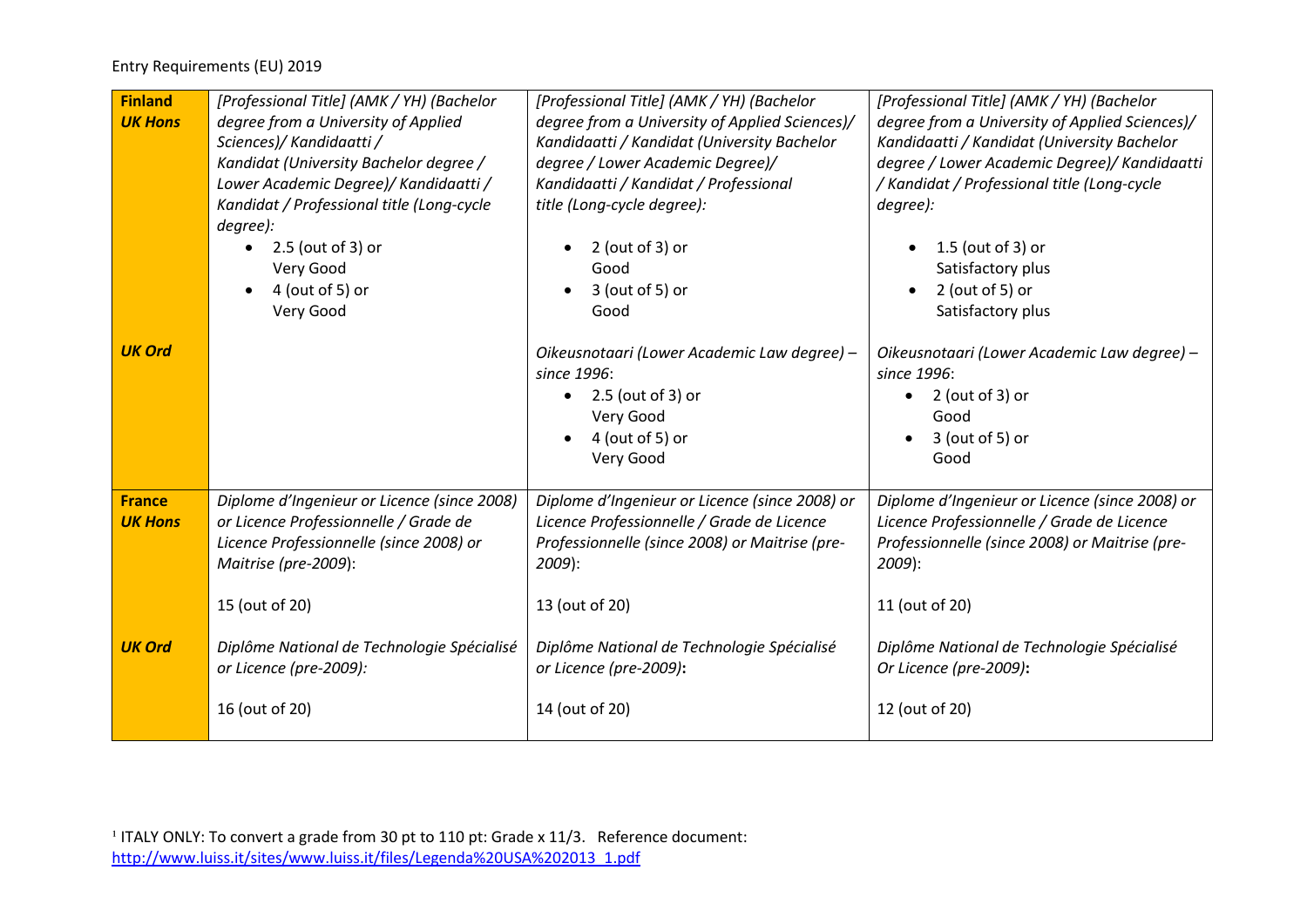| <b>Germany</b><br><b>UK Hons</b>     | Bachelor/Diplom (FH)/Erste Staatsprüfung<br>(Primarstufe / Sekundarstufe I)/ Zeugnis über | Bachelor/Diplom (FH)/Erste Staatsprüfung<br>(Primarstufe / Sekundarstufe I)/ Zeugnis über      | Bachelor/Diplom (FH)/Erste Staatsprüfung<br>(Primarstufe / Sekundarstufe I)/ Zeugnis über     |
|--------------------------------------|-------------------------------------------------------------------------------------------|------------------------------------------------------------------------------------------------|-----------------------------------------------------------------------------------------------|
|                                      | den Zweiten Abschnitt der Ärztlichen Prüfung:                                             | den Zweiten Abschnitt der Ärztlichen Prüfung:                                                  | den Zweiten Abschnitt der Ärztlichen Prüfung:                                                 |
|                                      | CGPA 1,5 (acceptable range $1,0-1,5$ )                                                    | CGPA 2,5 (acceptable range $1,6 - 2,5$ )                                                       | CGPA 3,0 (acceptable range $2,6-3,0$ )                                                        |
|                                      | Grading system for law courses:                                                           | Grading system for law courses:                                                                | Grading system for law courses:                                                               |
|                                      | 14 (out of 20)                                                                            | 11 (out of 20)                                                                                 | 8 (out of 18, where 4 is a pass)                                                              |
| <b>Greece</b><br><b>UK Hons/</b>     | Diploma/Degree/Ptychion (awarded by<br>University/AEA/TEI/ASPETE); OR                     | Diploma/Degree/Ptychion (awarded by<br>University/AEA/TEI/ASPETE); OR                          | Diploma/Degree/Ptychion (awarded by<br>University/AEA/TEI/ASPETE); OR                         |
| <b>UK Bach</b>                       | Diploma (awarded by AEN (not Degree))                                                     | Diploma (awarded by AEN (not Degree))                                                          | Diploma (awarded by AEN (not Degree))                                                         |
|                                      | CGPA 8.5 (out of 10)                                                                      | CGPA 7.5 (out of 10)                                                                           | CGPA 6.5 (out of 10)                                                                          |
| <b>Hungary</b><br><b>UK Hons</b>     | Alapfokozat (Bachelor) or Egyetemi Oklevel<br>(University Diploma):                       | Alapfokozat (Bachelor) or Egyetemi Oklevel<br>(University Diploma):                            | Alapfokozat (Bachelor) or Egyetemi Oklevel<br>(University Diploma):                           |
|                                      | 4.5 (out of 5)                                                                            | 3.5 (out of 5)                                                                                 | 3 (out of 5)                                                                                  |
| <b>UK Ord</b>                        | Foiskola Oklevel (College Diploma):                                                       | Foiskola Oklevel (College Diploma):                                                            | Foiskola Oklevel (College Diploma):                                                           |
|                                      | 5 (out of 5)                                                                              | 4.5 (out of 5)                                                                                 | 3.5 (out of 5)                                                                                |
| Italy <sup>1</sup><br><b>UK Hons</b> | Laurea or Licenza di Accademia di Belle Arti<br>or Diploma di Mediatore Linguistico or    | Laurea or Licenza di Accademia di Belle Arti or<br>Diploma di Mediatore Linguistico or Diploma | Laurea orLicenza di Accademia di Belle Arti or<br>Diploma di Mediatore Linguistico or Diploma |
|                                      | Diploma Accademico di Primo Livello:                                                      | Accademico di Primo Livello:                                                                   | Accademico di Primo Livello:                                                                  |
|                                      | 110 (out of 110) but can accept as 'flex'<br>between 105 and 109                          | 104 (out of 110) but can accept as 'flex'<br>between 99 and 103                                | 98 (out of 110) but can accept as 'flex'<br>between 91 and 97                                 |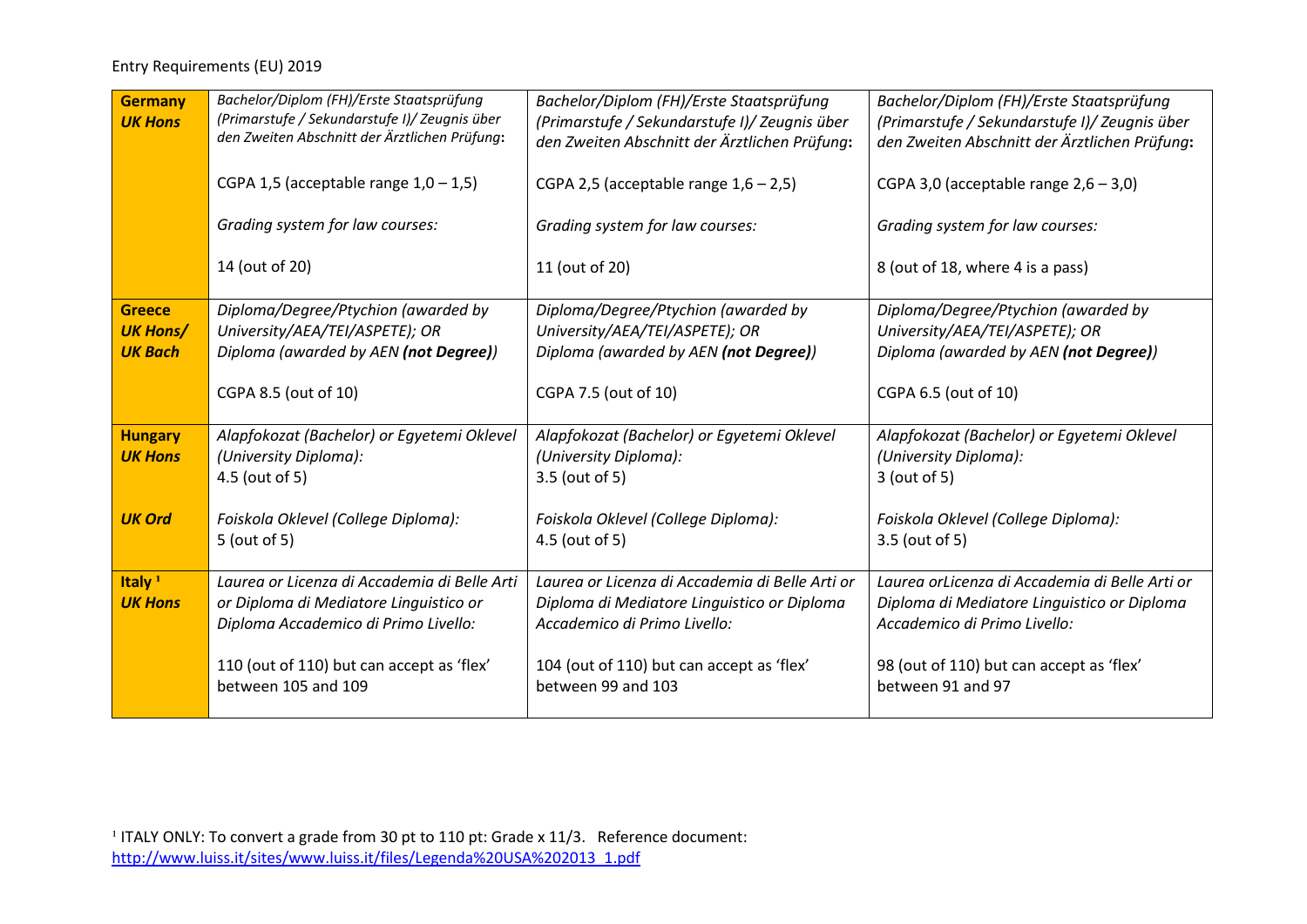| <b>Ireland</b>                                      | <b>Bachelor Honours:</b>                                                                                                                                                                                            | <b>Bachelor Honours:</b>                                                                                                                                                                                            | <b>Bachelor Honours:</b>                                                                                                                                                                                                   |
|-----------------------------------------------------|---------------------------------------------------------------------------------------------------------------------------------------------------------------------------------------------------------------------|---------------------------------------------------------------------------------------------------------------------------------------------------------------------------------------------------------------------|----------------------------------------------------------------------------------------------------------------------------------------------------------------------------------------------------------------------------|
| <b>UK Hons</b>                                      | <b>First Class</b>                                                                                                                                                                                                  | Second Class Honours Grade 1                                                                                                                                                                                        | Second Class Honours Grade 2                                                                                                                                                                                               |
| <b>UK Ord</b>                                       |                                                                                                                                                                                                                     | <b>Bachelor Ordinary:</b>                                                                                                                                                                                           | <b>Bachelor Ordinary:</b>                                                                                                                                                                                                  |
|                                                     |                                                                                                                                                                                                                     | Distinction (70%+)                                                                                                                                                                                                  | Merit 1 (60-69%)                                                                                                                                                                                                           |
| Latvia<br><b>UK Hons</b><br>since 2002              | Bakalaura Diploms (Bachelor) or Profesionālā<br>Bakalaura Diploms (Professional Bachelor<br>degree) or<br>Profesionālās augstākās izglītības diploms<br>(Professional Higher Education programme):<br>9 (out of 10) | Bakalaura Diploms (Bachelor) or Profesionālā<br>Bakalaura Diploms (Professional Bachelor<br>degree) or<br>Profesionālās augstākās izglītības diploms<br>(Professional Higher Education programme):<br>8 (out of 10) | Bakalaura Diploms (Bachelor) or Profesionālā<br><b>Bakalaura Diploms (Professional Bachelor</b><br>degree) or<br>Profesionālās augstākās izglītības diploms<br>(Professional Higher Education programme):<br>7 (out of 10) |
| <b>Lithuania</b><br><b>UK Hons</b><br>since 2000    | Bakalauro Diplomas (Bachelor) or<br>Profesinis Bakalauras (Professional<br>Bachelor):<br>9 (out of 10)                                                                                                              | <b>Bakalauro Diplomas (Bachelor) or Profesinis</b><br><b>Bakalauras (Professional Bachelor):</b><br>8 (out of 10)                                                                                                   | Bakalauro Diplomas (Bachelor) or Profesinis<br><b>Bakalauras (Professional Bachelor):</b><br>7 (out of 10)                                                                                                                 |
| Luxem-<br>bourg                                     | <b>Bachelor:</b>                                                                                                                                                                                                    | <b>Bachelor:</b>                                                                                                                                                                                                    | <b>Bachelor:</b>                                                                                                                                                                                                           |
| <b>UK Hons</b>                                      | 16 (out of 20)                                                                                                                                                                                                      | 14 (out of 20)                                                                                                                                                                                                      | 12 (out of 20)                                                                                                                                                                                                             |
| <b>UK Ord</b>                                       | Diplome d'Ingenieur industriel:                                                                                                                                                                                     | Diplome d'Ingenieur industriel:                                                                                                                                                                                     | Diplome d'Ingenieur industriel:                                                                                                                                                                                            |
|                                                     | 18 (out of 20)                                                                                                                                                                                                      | 16 (out of 20)                                                                                                                                                                                                      | 14 (out of 20)                                                                                                                                                                                                             |
| <b>Malta</b><br><b>UK</b><br>Hons/UK<br><b>Bach</b> | Bachelor (Honours) or Bachelor (Non-<br>Honours) or Doctor of Medicine and<br>Surgery/Master of Dental Surgery:                                                                                                     | Bachelor (Honours) or Bachelor (Non-<br>Honours) or Doctor of Medicine and<br>Surgery/Master of Dental Surgery:                                                                                                     | Bachelor (Honours) or Bachelor (Non-Honours)<br>or Doctor of Medicine and Surgery/Master of<br><b>Dental Surgery:</b>                                                                                                      |
|                                                     | First class or Category I                                                                                                                                                                                           | Upper Second Class or Category IIA                                                                                                                                                                                  | Lower Second Class or Category IIB                                                                                                                                                                                         |

 $1$  ITALY ONLY: To convert a grade from 30 pt to 110 pt: Grade x 11/3. Reference document: [http://www.luiss.it/sites/www.luiss.it/files/Legenda%20USA%202013\\_1.pdf](http://www.luiss.it/sites/www.luiss.it/files/Legenda%20USA%202013_1.pdf)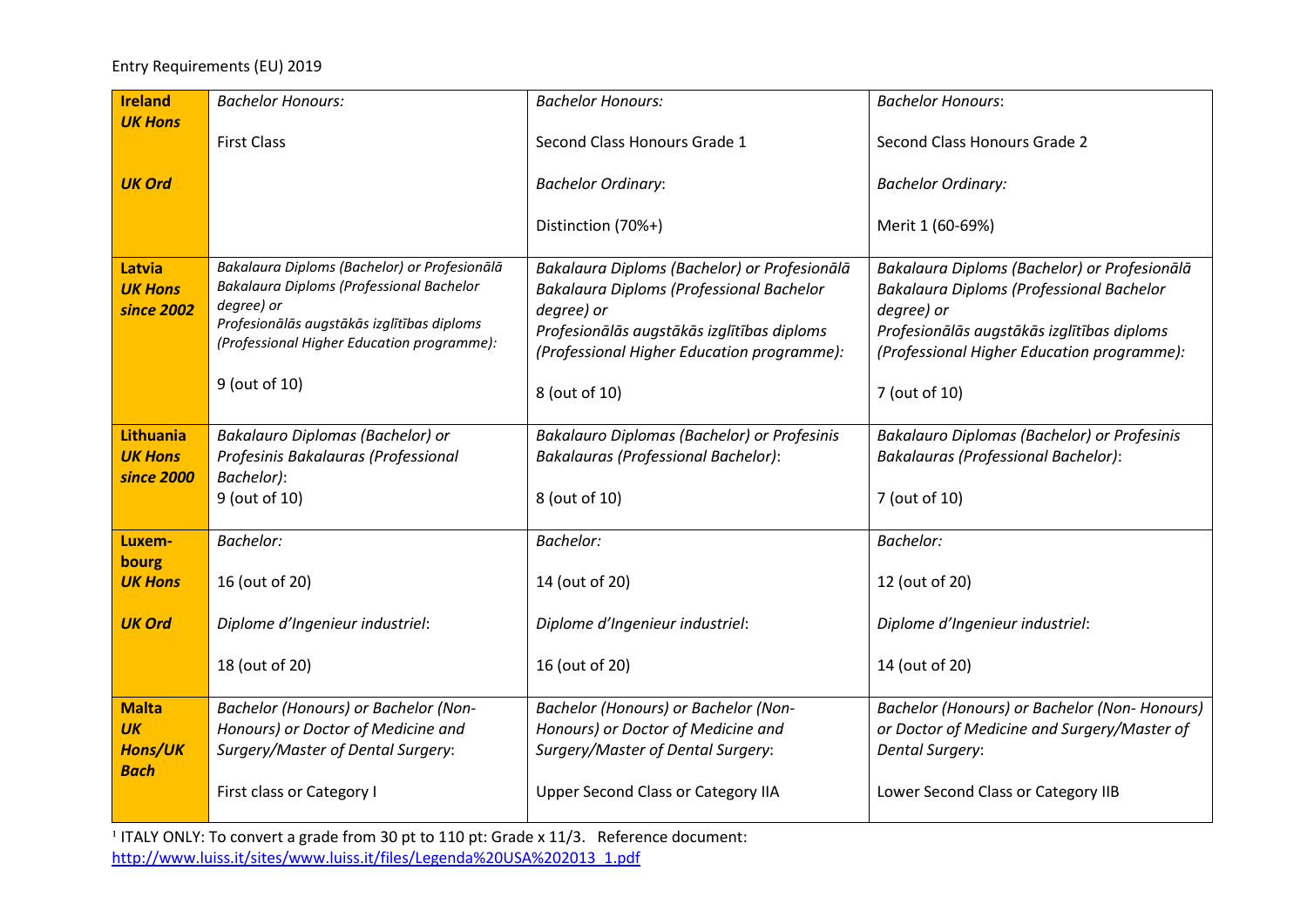| Nether-                           | <b>Bachelor or Doctoraal:</b>                                                                                                                                                                                                                                                                                                             | <b>Bachelor or Doctoraal:</b>                                                                                                                                                                                                                                                                                                               | <b>Bachelor or Doctoraal:</b>                                                                                                                                                                                                                                                                                                               |
|-----------------------------------|-------------------------------------------------------------------------------------------------------------------------------------------------------------------------------------------------------------------------------------------------------------------------------------------------------------------------------------------|---------------------------------------------------------------------------------------------------------------------------------------------------------------------------------------------------------------------------------------------------------------------------------------------------------------------------------------------|---------------------------------------------------------------------------------------------------------------------------------------------------------------------------------------------------------------------------------------------------------------------------------------------------------------------------------------------|
| lands<br><b>UK Hons</b>           | 8 (out of 10) or 82% or 4.0                                                                                                                                                                                                                                                                                                               | 7 (out of 10) or 69% or 3.0 (out of 4)                                                                                                                                                                                                                                                                                                      | 6.5 (out of 10) or 58% or 2.5 (out of 4)                                                                                                                                                                                                                                                                                                    |
| <b>Poland</b><br><b>UK Hons</b>   | Licencjat or Inzynier (Bachelor):                                                                                                                                                                                                                                                                                                         | Licencjat or Inzynier (Bachelor):                                                                                                                                                                                                                                                                                                           | Licencjat or Inzynier (Bachelor):                                                                                                                                                                                                                                                                                                           |
| since 2001                        | 4.75                                                                                                                                                                                                                                                                                                                                      | $4.5$ or $4+$                                                                                                                                                                                                                                                                                                                               | $3.5$ or $3+$                                                                                                                                                                                                                                                                                                                               |
| <b>Portugal</b><br><b>UK Hons</b> | Licenciado or Diploma de Estudos<br>Superiores Especializados - DESE:                                                                                                                                                                                                                                                                     | Licenciad or Diploma de Estudos Superiores<br>Especializados - DESE:                                                                                                                                                                                                                                                                        | Licenciado or Diploma de Estudos Superiores<br>Especializados - DESE:                                                                                                                                                                                                                                                                       |
|                                   | 18 (out of 20)                                                                                                                                                                                                                                                                                                                            | 16 (out of 20)                                                                                                                                                                                                                                                                                                                              | 14 (out of 20)                                                                                                                                                                                                                                                                                                                              |
| <b>Romania</b><br><b>UK Hons</b>  | Diplomă de Inginer (Engineer) or Diplomă<br>de Licență (Bachelor) or Diplomă de<br>Urbanist Diplomat (Town Planner):                                                                                                                                                                                                                      | Diplomă de Inginer (Engineer) or Diplomă de<br>Licență (Bachelor) or Diplomă de Urbanist<br>Diplomat (Town Planner):                                                                                                                                                                                                                        | Diplomă de Inginer (Engineer) or Diplomă de<br>Licență (Bachelor) or Diplomă de Urbanist<br>Diplomat (Town Planner):                                                                                                                                                                                                                        |
|                                   | 9 (out of 10)                                                                                                                                                                                                                                                                                                                             | 8 (out of 10)                                                                                                                                                                                                                                                                                                                               | 7 (out of 10)                                                                                                                                                                                                                                                                                                                               |
| <b>Slovakia</b>                   | <b>Bakalar</b> (Bachelor):                                                                                                                                                                                                                                                                                                                | <b>Bakalar</b> (Bachelor):                                                                                                                                                                                                                                                                                                                  | <b>Bakalar</b> (Bachelor):                                                                                                                                                                                                                                                                                                                  |
| <b>UK Hons</b><br>since 2004      | 1.5 (acceptable range 1-1.5)                                                                                                                                                                                                                                                                                                              | 2 (acceptable range $1.6 - 2$ )                                                                                                                                                                                                                                                                                                             | 2.5 (acceptable range $2.1 - 2.5$ )                                                                                                                                                                                                                                                                                                         |
| <b>Slovenia</b><br><b>UK Hons</b> | Diploma o pridobljeni univerzitetni<br>izobrazbi (University Degree) or Diploma o<br>pridobljeni visoki strokovni izobrazbi /<br>Diplomirani (Diploma of Professional<br>Higher Education) or<br>Diplomant (Professionally oriented first-<br>cycle degree) or Univerzitetni<br>diplomant (Academically oriented first-<br>cycle degree): | Diploma o pridobljeni univerzitetni<br>izobrazbi (University Degree) or Diploma o<br>pridobljeni visoki strokovni izobrazbi /<br>Diplomirani (Diploma of Professional Higher<br><b>Education) or Diplomant (Professionally</b><br>oriented first-cycle degree) or Univerzitetni<br>diplomant (Academically oriented first-cycle<br>degree): | Diploma o pridobljeni univerzitetni<br>izobrazbi (University Degree) or Diploma o<br>pridobljeni visoki strokovni izobrazbi /<br>Diplomirani (Diploma of Professional Higher<br><b>Education) or Diplomant (Professionally</b><br>oriented first-cycle degree) or Univerzitetni<br>diplomant (Academically oriented first-cycle<br>degree): |
|                                   | 9 (out of 10)                                                                                                                                                                                                                                                                                                                             | 8 (out of 10)                                                                                                                                                                                                                                                                                                                               | 7 (out of 10)                                                                                                                                                                                                                                                                                                                               |

 $\frac{1}{1}$  ITALY ONLY: To convert a grade from 30 pt to 110 pt: Grade x 11/3. Reference document:

[http://www.luiss.it/sites/www.luiss.it/files/Legenda%20USA%202013\\_1.pdf](http://www.luiss.it/sites/www.luiss.it/files/Legenda%20USA%202013_1.pdf)